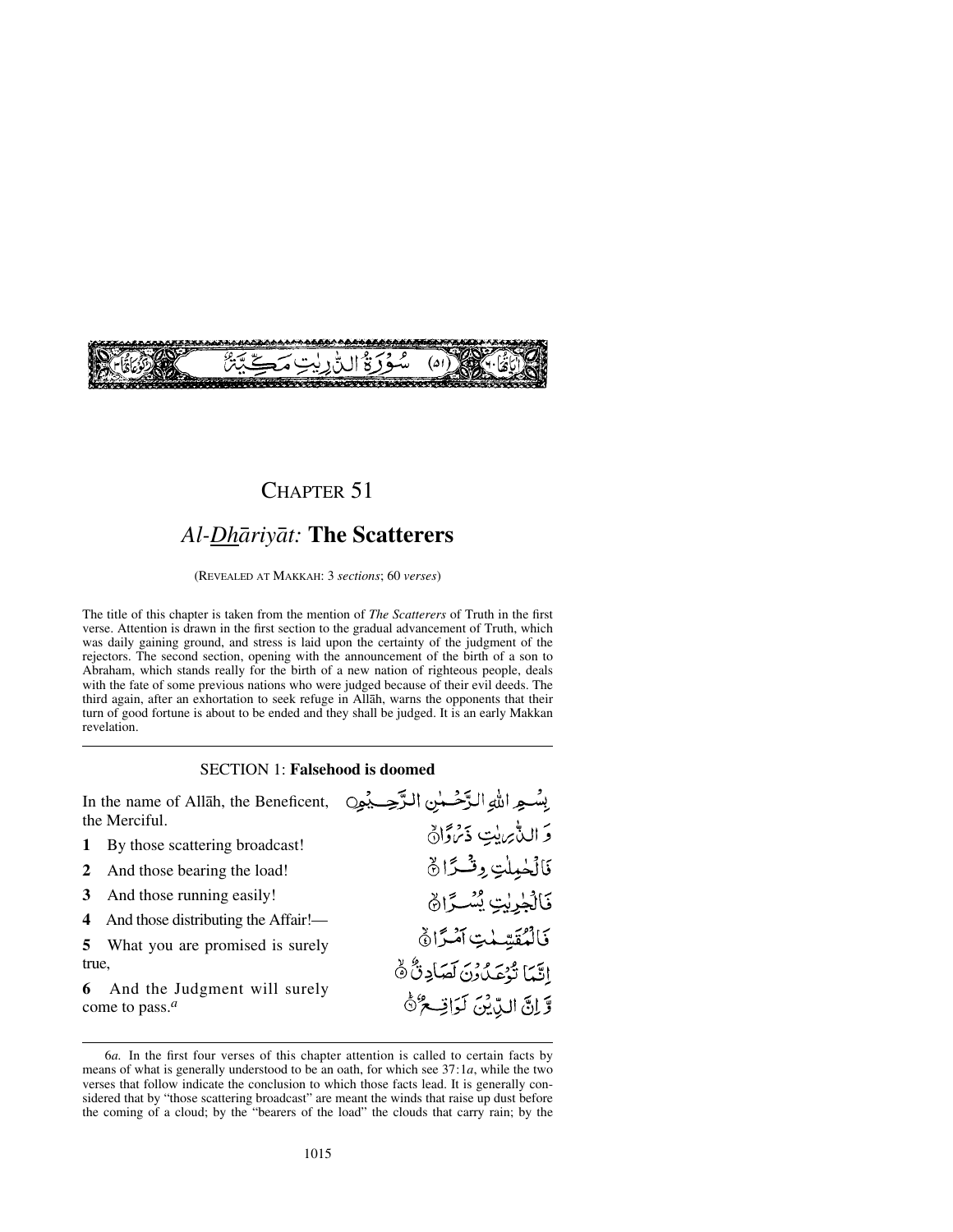**7** By the heaven full of paths!*<sup>a</sup>*

**8** Surely you are of varying opin $ion$  —

**9** He is turned away from it who would be turned away.*<sup>a</sup>*

**10** Cursed be the liars!

**11** Who are in an abyss, neglectful;

**12** They ask: When is the day of Judgment?

**13** (It is) the day when they are tried at the Fire.

**14** Taste your persecution! This is what you would hasten on.*<sup>a</sup>*

**15** Surely the dutiful are amidst Gardens and fountains,

**16** Taking that which their Lord gives them. Surely they were before that the doers of good.

**17** They used to sleep but little at night.

وَ السَّيِّبَاءِ ذَاتِ الْحُبُّكِ ۞ اَتَّكُمُّ لَعْيُ قَوْلِ مُّخْتَلِفٍ ۞ تَّؤْذَكَ عَنْهُ مَنْ أَفِكَ لَّهُ قُتِلَ الْخَذْصُوْنَ نَ الَّذِينَ هُمْرِنِي عَمْرَةٍ سَاهُوْنَ۞ بِهِ يَوْمَ أَيَّانَ يَوْمُ الِيَّابِنِي ﴾ رَدْمَ هُجْ عَلَى النَّبَا*َيْ* يُفْتَنُوْنَ @ وَدُوْدَ افِتْنَتَكُمْ هٰذَا الَّذِي كُنْتُمْ ب<sub>اً</sub> تَسْتَغْجِلُوْنَ @ انَّ الْمُتَّقِبِينَ فِي جَنُّتِ وَعُيُرُبِ ۞ أخذين مَا أَتَنْهُمْ بِرَبِّرٍ وَمَزَاقِهُمْ كَانُوْا قَبْلَ ذٰلِكَ مُخْسِبِيْنَ ۞ كَانُوْاقَلِبُلَّا مِّنَ الَّذِلِ مَا يَهْجَعُوْنَ۞

But we may as well say that attention is herein drawn to more manifest facts, to the scattering of Truth broadcast through the Holy Prophet and his faithful followers, which led to some bearing the load of it as if they had become pregnant with Truth, while others ran easily towards the acceptance of Truth. But they were not satisfied with mere acceptance; they went to and fro to deliver to others the Truth and the Light, which they had received. In the existence of these groups of workers in the cause of Truth there was a clear sign that the triumph of Islåm would soon be established in the land.

7*a.* The description of heaven as *full of paths* is a scientific truth certainly unknown to the world 1,300 years ago. The *paths* in the heavens are the *orbits* of the various planets, and of the stars themselves; compared 36:40, where it is stated that "all float on in an orbit".

9*a.* Only those are turned away from the Truth who *themselves* turn away.

14*a.* For *fitnah* meaning persecution, see 2:191*c*. Tasting of persecution signifies receiving punishment for *their persecution of the Muslims*.

<sup>&</sup>quot;easy runners" the winds that carry the clouds along, and by the "distributors" the winds that distribute the rain. Attention is drawn in this description to a similar arrangement in the spiritual world by which Truth gradually advances. The seed of Truth is scattered broadcast in the first stage, while the bearing of the load or becoming pregnant with Truth is the second stage, the third being the strong desire to accept it, which makes one run for it without difficulty, while the fourth is its distribution to others.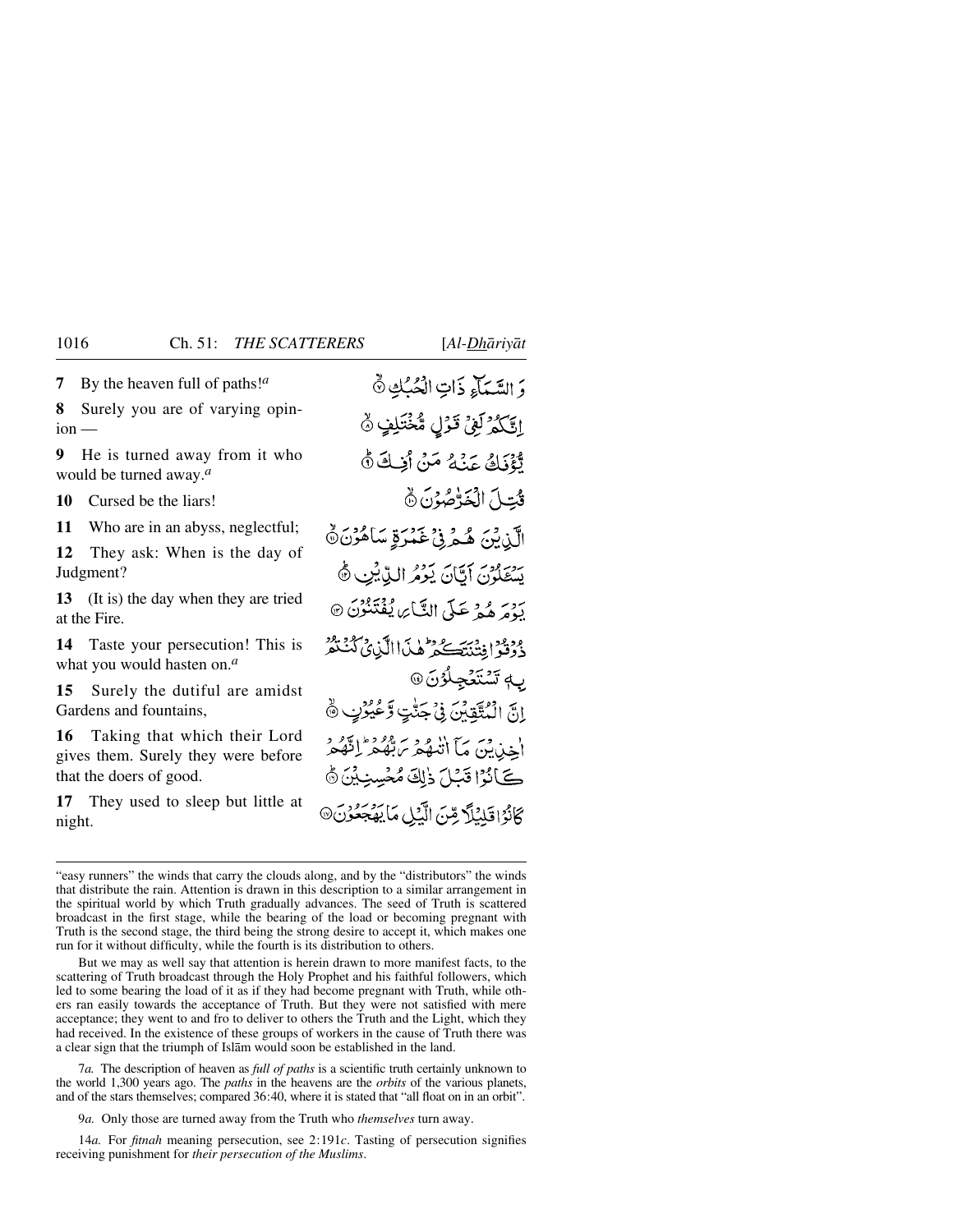**18** And in the morning they asked (Divine) protection.

**19** And in their wealth there was a due share for the beggar and for one who is denied (good).*<sup>a</sup>*

**20** And in the earth are signs for those who are sure,

**21** And in yourselves — do you not see?*<sup>a</sup>*

**22** And in the heavens is your sustenance and that which you are promised.*<sup>a</sup>*

**23** So by the Lord of the heavens and the earth! it is surely the truth, just as you speak.*<sup>a</sup>*

و د سوي د و د په

#### SECTION 2: **The Fate of previous Nations**

**24** Has the story of Abraham's honoured guests reached thee?*<sup>a</sup>*

**25** When they came to him, they said: Peace! Peace! said he. Strangers!

**26** Then he turned aside to his family and brought a fat calf.

**27** So he placed it before them. He said: Will you not eat?

21*a.* They could see signs showing that Truth was gaining ground.

22*a. That which is promised* may mean the spiritual sustenance as contrasted with *rizq* or the physical sustenance. Or, it may refer to the Judgment, of which they were warned again and again.

23*a.* Note the high degree of certainty, the unshakable faith in the ultimate triumph of the Truth at this early period. Just as men's speaking to each other is a reality, even so is God's speaking to man.

24*a.* See 11:69*a*, 70*a*.

 $1 - 3 < 31$ 

هَلْ آتْبِكَ حَدِيثٌ ضَبْهِي إِبْرِٰهِيْمَ الْمُكْرَمِيْنَ، اذْ دَخَلْوْا عَلَيْهِ فَقَالُوْا سَلْمًا ِ قَالَ سلگا قوم مين ڪرين ۾ فَرَاغَ إِلَىٰ آهَٰلِهٖ فَجَآءَ بِعِجْلٍ سَعِبُنٍ فَقَرَّبَهَ الِيُهِمُ قَالَ الَا تَأْكُلُونَ ﴾

<sup>19</sup>*a*. The word *mahrūm* is understood by some to mean *a poor man who does not beg*, and by others, *one who has not the faculty of speech*, like the dog and the cat (LL). Note that the poor are here spoken of as having a *share* in the wealth of the rich. The State is bound to take that share and make it over to the poor. But it is only a share, not the whole.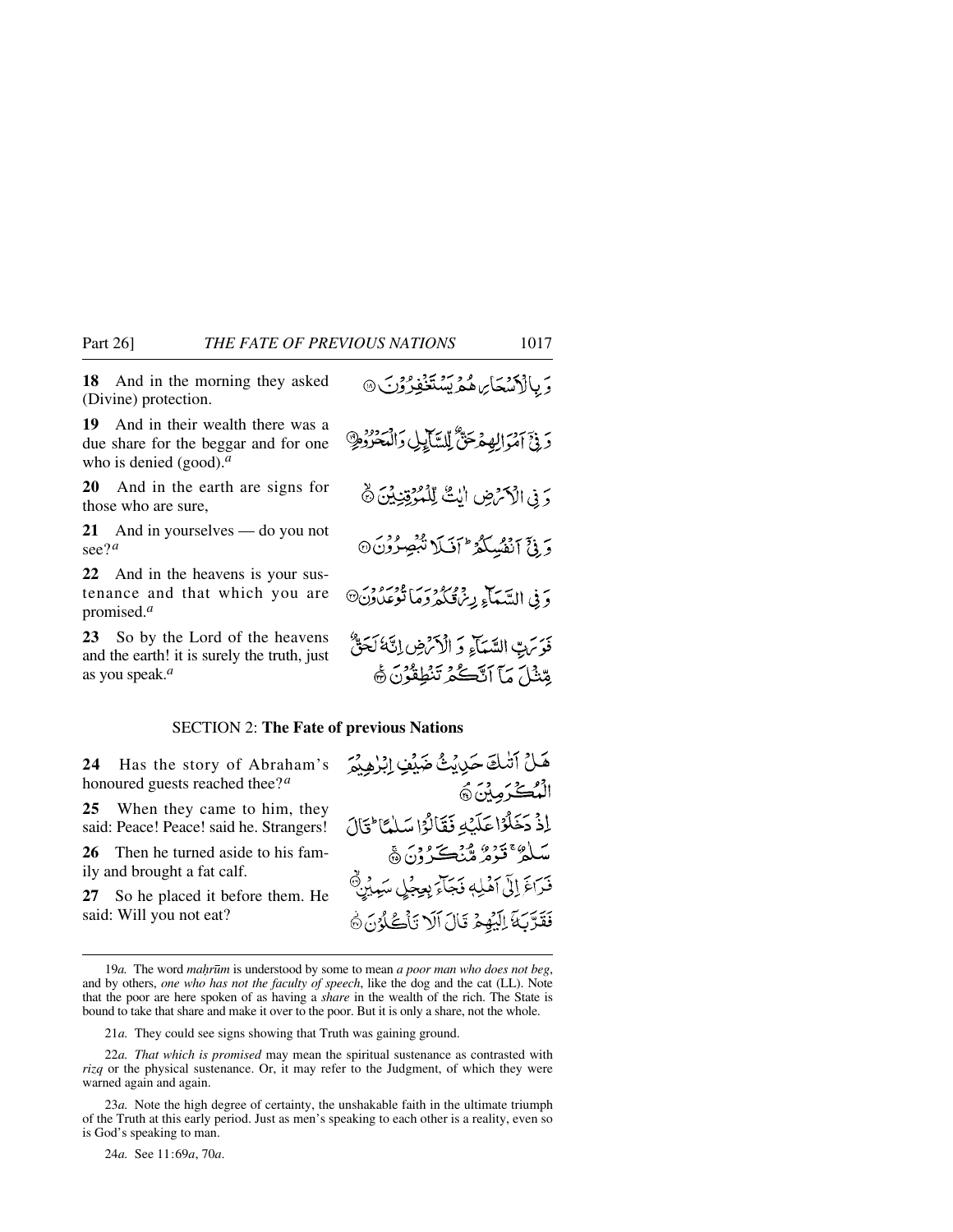**28** So he conceived a fear of them. They said: Fear not. And they gave him the good news of a boy possessing knowledge.

**29** Then his wife came up in grief, and she smote her face and said: A barren old woman!

**30** They said: Thus says thy Lord. Surely He is the Wise, the Knowing.

فَأَقْبَلَتِ امْرَأَتُهُ فِي صَرَّةِ فَصَلَّتْ رَّحِمْهَا دَ قَالَتْ عَجُوْزٌ عَقِيدٌ ۞ قَالُوْاكَيْنْ لِكِ تَوَاسَ سَرَتَكَ إِنَّ هُوَ الْحَبَ يُمْ الْعَلِيْهُ ۞

**Part 27**

**31** He said: what is your errand, O messengers!

**32** They said: We have been sent to a guilty people

**33** That we may send upon them stones of clay,

**34** Marked from thy Lord for the prodigal.*<sup>a</sup>*

**35** Then We brought forth such believers as were there.

**36** And We found there but a (single) house of Muslims.*<sup>a</sup>*

**37** And We left therein a sign for those who fear the painful chastisement.

**38** And in Moses, when We sent him to Pharaoh with clear authority.

**39** But he turned away on account of his might and said: An enchanter or a madman!

قَالَ فَيَاخَطْفِكُمْ آمِّهَا انْتَرْسَلُوْنَ® قَالَوْٓا إِيَّآَ أَسْ بِسِلْنَآَ إِنِي قَوْمِرِةٌ جُبِرِمِينَ ۞ لِنُرُسِلَ عَلَيْهِمُ حِجَارَةً مِّنْ طِيْنٍ ﴾ مَسَوَّمَةً عِنْدَ رَبِّكَ لِلْمُسْرِفِينَ @ فَأَخْرَجْنَا مَنْ كَانَ نِيْهَا مِنَ الْمُؤْمِنِيْنَ۞ نِمَا رَحِينَ نَا فِيَهَا غَيْرَ بَيْتٍ مِّنَ الْمُسْلِمِيْنَ ۞ يَ تَرَكْبَا فِيهَآ إِنَّهَ لِلَّذِينَ يَخَافُوْنَ الْعَذَابَ الْأَلِيْمَرَةَ دَ فِي مُؤْمَنِي إِذْ أَدْسَلْنَاهُ إِلَىٰ فِيرْعَوْنِ ِيسُلۡظِن مُّبِيِّنِ۞ قَتَولُّی بِرُکْنِهٖ وَ تَالَ مُبْحِرٌ اوْمِجْنُونَ ۞

<sup>34</sup>*a.* For the punishment sent on Lot's people, see 7:84*a*. The stones were marked, i.e., they were destined for them.

<sup>36</sup>*a.* It is said to be the house of Lot himself. A Muslim is one who submits himself to God, and in this sense all prophets and their righteous followers were Muslims.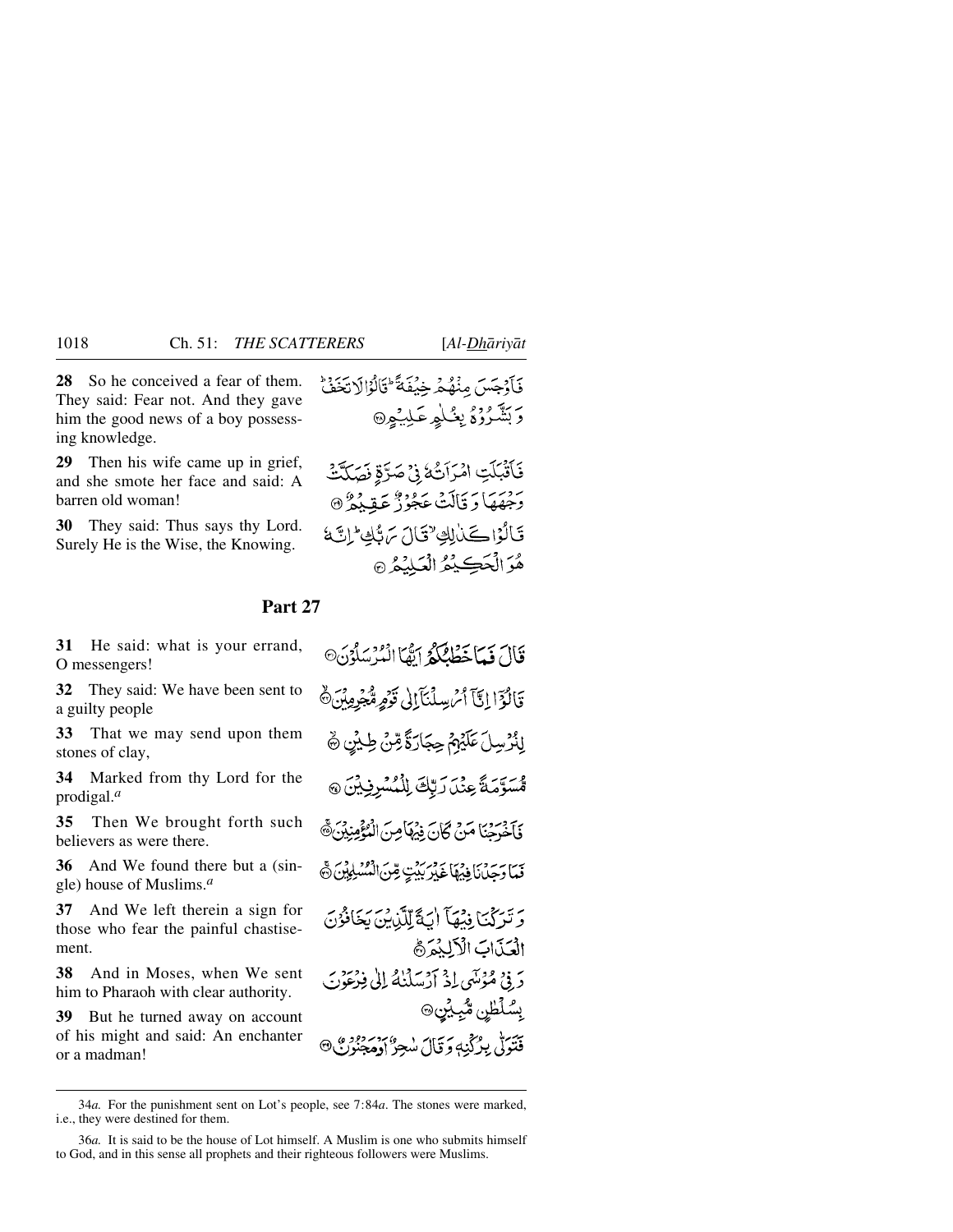**40** So We seized him and his hosts and hurled them into the sea, and he was blameable.

**41** And in 'Åd, when We sent upon them the destructive wind.

**42** It spared naught that it came against, but it made it like ashes.

**43** And in Tham∂d, when it was said to them: Enjoy yourselves for a while.

**44** But they revolted against the commandment of their Lord, so the punishment overtook them, while they saw.*<sup>a</sup>*

**45** So they were unable to rise up, nor could they defend themselves;

**46** And the people of Noah before. Surely they were a transgressing people.

### SECTION 3: **Judgment is sure**

**47** And the heaven, We raised it high with power, and We are Makers of the vast extent.

**48** And the earth, We have spread it out. How well We prepared it!

**49** And of everything We have created pairs that you may be mindful.

**50** So flee to Allåh. Surely I am a plain warner to you from Him.

**51** And do not set up with Allåh another god. Surely I am a plain warner to you from Him.

دَ السَّيَمَاءَ بَنَيْنَهَا بِأَيْنِ وَإِنَّا لَـهُوۡسِعُوۡنَ ۞ وَالْأَرْضَ فَرَشْنَهَا فَيَعْمَ الْهُهِدُونَ® دَ مِنْ ݣُلّْ شَيْءٍ خَلَقْنَا مْنَ وْجَـٰيْنِ لَعَلَّڪُمُ تَيْنَڪَ ُونَ ۞ فَفِرَّ ذَا إِلَى اللَّهِ إِنِّي لَكُمْ قِنْهُ تَزِيْرُ مُّبِيْنٌ ﴾ وَلَا تَجْعَلُوْا مَعَ اللَّهِ إِلٰهًا الْحَدَّ اِنَّىٰٓ لَڪُمْ مِّنۡهُ نَنۡ يُرُّ مُّبِيْنَ ﴾

#### 44*a.* See 7:78*a*; it was an earthquake.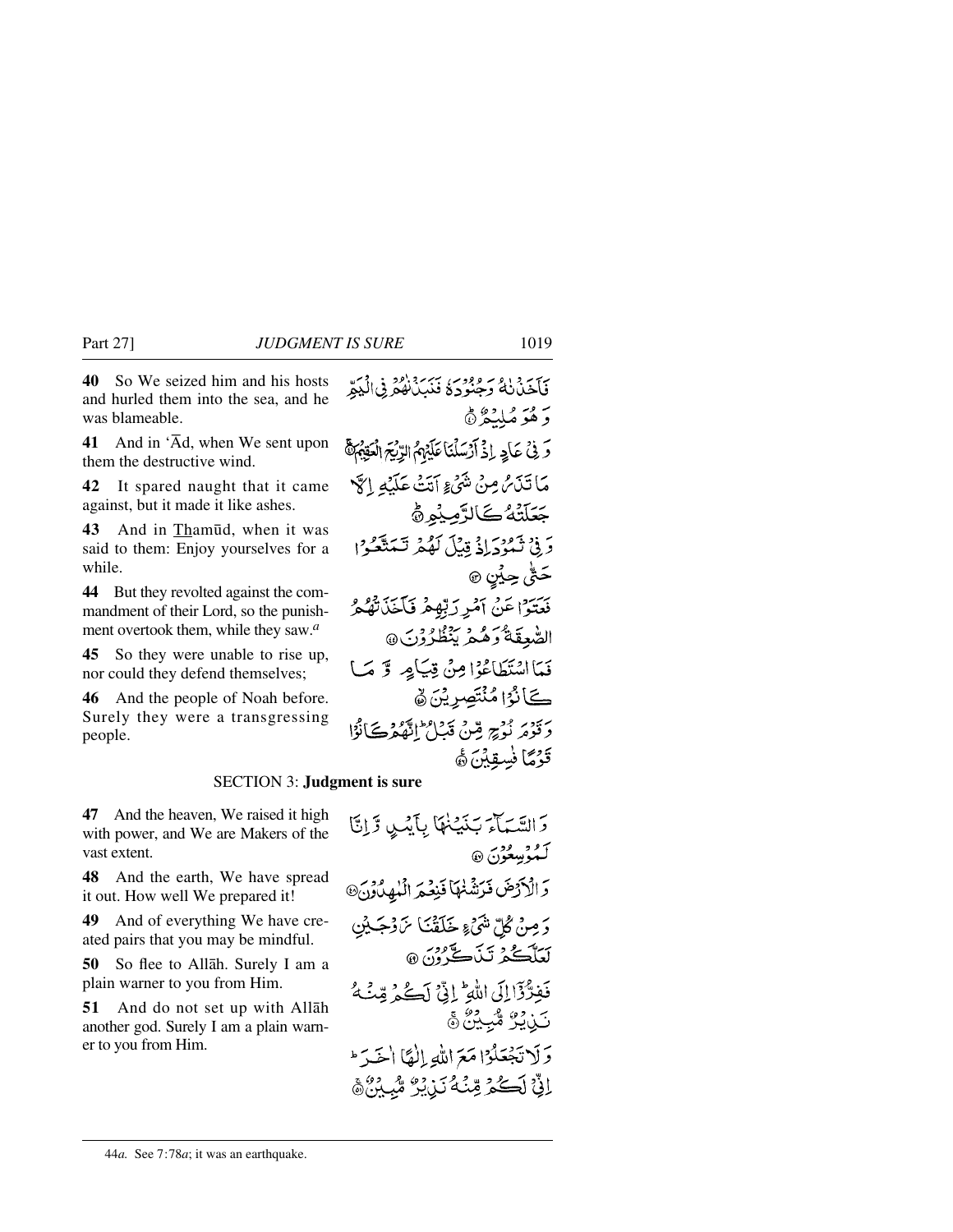**52** Thus there came not a messenger to those before them but they said: An enchanter or a madman!

**53** Have they charged each other with this? Nay, they are an inordinate people.

**54** So turn away from them, for thou art not to blame;*<sup>a</sup>*

**55** And remind, for reminding profits the believers.

**56** And I have not created the jinn and the men except that they should serve Me.

**57** I desire no sustenance from them, nor do I desire that they should feed Me.

**58** Surely Allåh is the Bestower of sustenance, the Lord of Power, the Strong.

**59** Surely the lot of the wrongdoers is as was the lot of their companions, so let them not ask Me to hasten on.

**60** Woe, then, to those who disbelieve because of that day of theirs which they are promised!

كَذَٰلِكَ مَآ آتَى الَّذِيْنَ مِنْ قَيْلِهِ مِرْ مِّينْ تَرَسْدُلِي إِلَهَ فَبَالُهُ! سَاحِبُّ 7ق مَ قِرْدِ مِنَ ڇِ أَتَوَاصَوۡالِهَ مَمَلٌ هُمۡ قَوۡوُرٌ طَاَغُوۡنَ ﴾ فَتَوَلَّ عَنْهُمْ فَمَآ آنَتَ بِمَكْرُوْرِ نَهْ وَّ ذَكِّرْ فَإِنَّ الذَّكْرُى تَنْفَعُ الْمُؤْمِنِينَ ۗ دَ مَاخَلَقْتُ الْجِنَّ وَ الْاِنْسَ اِكَّا لِيَغْبُلُ\$نِ @ مَآ أَيْرَيْدُ مِنْهُمۡ مِّنۡ مِّنۡ تِرَادَٰتِ وَّمَآ اُپراییگ اَنْ یُّطُعِیکُوْن ۞ إِنَّ اللَّهَ هُوَ الدَّدَّانُ ذُوالْقُوَّةِ الْمَتِيْنُ؟ فَإِنَّ لِلَّيْاشَ ظَلَمُوْا ذَنْوُبًاقِتْلَ ذَنْوُ آصَٰجْبِهِمۡ فَىَلَا يَسۡتَعۡجِلُوۡنِ ۞ بَرْدِينٌ لِلَّذِينَ كَفَرُوا مِنْ يَّوْمِهِمْ الَّذِي يُؤْعَلُوْنَ۞

<sup>54</sup>*a. Turning away from them* means to pay no heed to their abuses and to disregard their reviling. The words that follow make this clear, for the Prophet is enjoined to continue to remind, for there will be some who will believe, and these will profit by the reminder.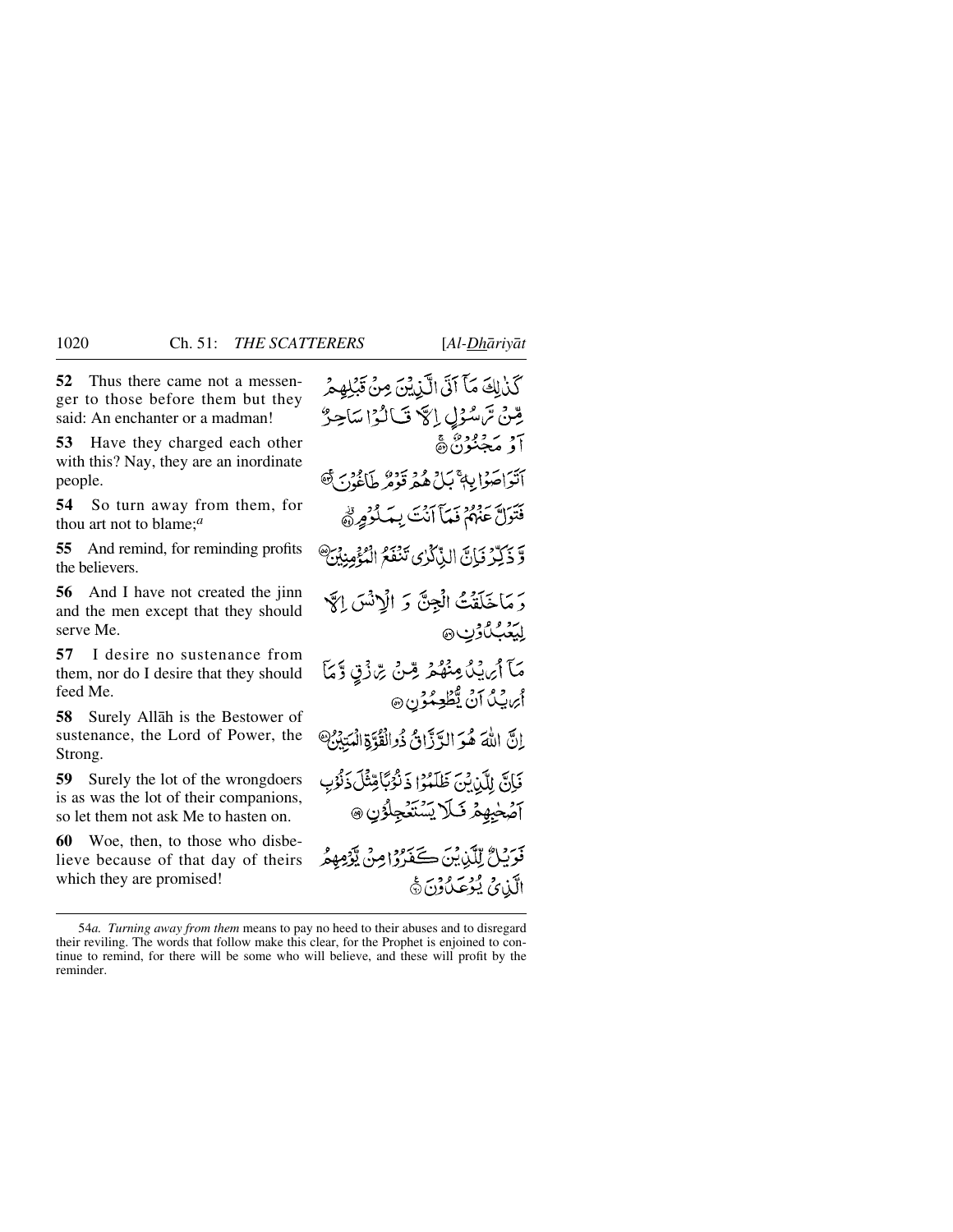

## CHAPTER 52

# *Al-Tūr:* The Mountain

(REVEALED AT MAKKAH: 2 *sections*; 49 *verses*)

The name of this chapter is taken from the first verse, where the mention of *The Mountain* is an indication of a similarity between the Holy Prophet and the Israelite Lawgiver. As Moses received a call on a mountain, Mt. Sinai, it was in a mountain cave, *Hirā'*, that the Prophet received a call. This similarity is carried further in the opening verses by mentioning the Book which furnished a guidance in both cases and the House which was visited by the people. Punishment must therefore befall the opponents of the Prophet just as it befell the opponents of Moses. In the first section along with this punishment of the wicked is mentioned the reward to be granted to the faithful. The second section continues the subject of the punishment of the opponents, giving a plain hint towards the end that the opponents will be punished in this life as well. The chapter belongs to a very early Makkan period.

### SECTION 1: **Success of the Faithful**

وَكِتْبٍ مَشْطُوْيِهِ

فِ مَاقِّ مَشْنُوْيِ ﴾

وَّ الْبَيْتِ الْمُعَمْوَىِ ﴾

وَالسَّقْفِ الْمَدْفُوْجِرَةِ

وَ الْبَحْرِ الْمُسَجْو*ِيْن*ِ ۞

إِنَّ عَذَابَ يَهِ تِلْقَالَةِ آوَاقِعٌ ﴾

In the name of Allåh, the Beneficent, the Merciful. وَالطَّوْيِنِ ٥

- **1** By the Mountain!
- **2** And a Book written
- **3** On unfolded vellum!
- **4** And the frequented House,
- **5** And the elevated canopy,
- **6** And the swollen sea!
- **7** The chastisement of thy Lord will surely come to pass*a*—

<sup>7</sup>*a.* The first six verses draw attention to a set of parallel facts in the revelations of Moses and Muhammad (peace and blessings of Allah be on them!). The mount in the one case is Mt. Sinai, and in the other the mount Hira', the Book stands for the Torah in the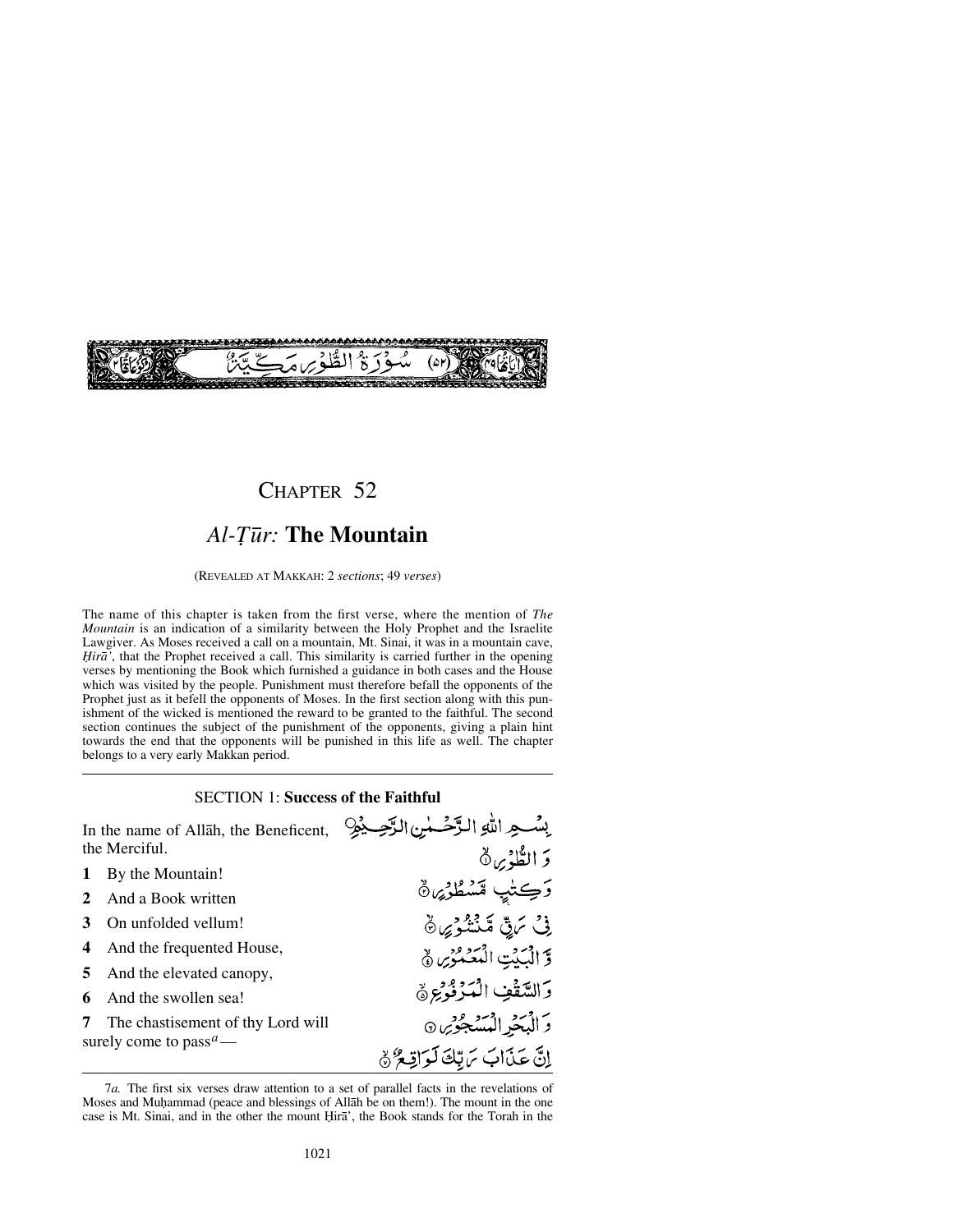**8** There is none to avert it;

**9** On the day when the heaven will be in a state of commotion,

**10** And the mountains will pass away, fleeing.*<sup>a</sup>*

**11** Woe on that day to the deniers,

**12** Who amuse themselves by vain talk.

**13** The day when they are driven to hell-fire with violence.

**14** This is the Fire, which you gave the lie to.

**15** Is it magic or do you not see?

**16** Burn in it, then bear (it) patiently, or bear (it) not, it is the same to you. You are requited only for what you did.

**17** The dutiful will be surely in Gardens and bliss,

**18** Rejoicing because of what their Lord has given them; and their Lord saved them from the chastisement of the burning Fire.

مَّالَهُ مِنْ دَافِعٍ ۞ يَوْمَرِ تَمُورُ السَّبَآءُ مَوْتِرًا ﴾ وَتَسِيرُ الْجِبَالُ سَيُرًاهُ قَوَيْلُ يَوْمَيِنِ لِلْمُكَنِّ بِيْنَ ﴾ الَّذِينَ هُجْرَ فِيْ خَوْضٍ يَلْعَبُونَ ﴾ يَوْمَرِيْكَاعُوْنَ إِلَى نَارِجَهَنَّمَرَدَعَّا هَ هْذِةِ الثَّارُ الَّتِيُّ كَنُنْمُرِيهَا تُكَزِّبُونَ® بَرِ دَرَهُ لَى آمَرَ النَّعْرُ لَا يُبْصِرُونَ ﴾ اصْلَوْهَا فَأَصْبِرُوْٓا أَوْلَاتَصَبِرُوْا مِنْ إِ عَلَّكِكُمْ إِنَّهَا تَجْزُونَ مَا كُنْتُهُ تَعْبَدُونَ<br>عَلَيْكُمْ إِنَّهَا تَجْزُونَ مَا كُنْتُهُ تَعْبَدُونَ اِنَّ الْمُتَّقِينَ فِي جَنْبٍ وَّ نَعِيْهِ ﴾ فْكِهِيْنَ بِيَمَآ الشُّهُمْ رَبُّهُمْ وَوَقَعِهُمْ رَبُّهُمْ عَذَابَ الْجَحِيْمِ

10*a.* The great transformation that was to be brought about by the Prophet, the sweeping away of the old order of superstition, ignorance and vice, and its replacement by light, learning and righteousness, the overthrow of a wicked generation and the ushering in of a new era is here represented as the *commotion of the heaven* and the *passing away of the mountains*; see 20:105*a*.

one case and the Qur'ån in the other; the House that is frequented and the elevated canopy refer, on the one hand, to the tabernacle raised by Moses for the Israelites as a sacred place, where they worshipped God and offered sacrifices, and on the other to the Sacred House at Makkah, which was to be the center of the Muslims of all nations, all countries, and all ages, and where they were to offer sacrifices. The swollen sea represents the sea which brought destruction to Pharaoh and his hosts, while the Holy Prophet's enemies are told in the next verse that the punishment of their Lord would as surely overtake them on land as it overtook the enemies of Moses in the swollen sea. But note that the word *bahr* signifies *land* as well as *sea*, and this word occurring in a saying of the Holy Prophet is explained as meaning their *city* and *land* (N). The whole passage draws attention to the close similarity of the revelations of Moses and the Holy Prophet, and warns the disbelievers that their power will be brought to naught, as it was in the case of Pharaoh. Here again we have the Prophet's likeness to Moses spoken of in a very early revelation.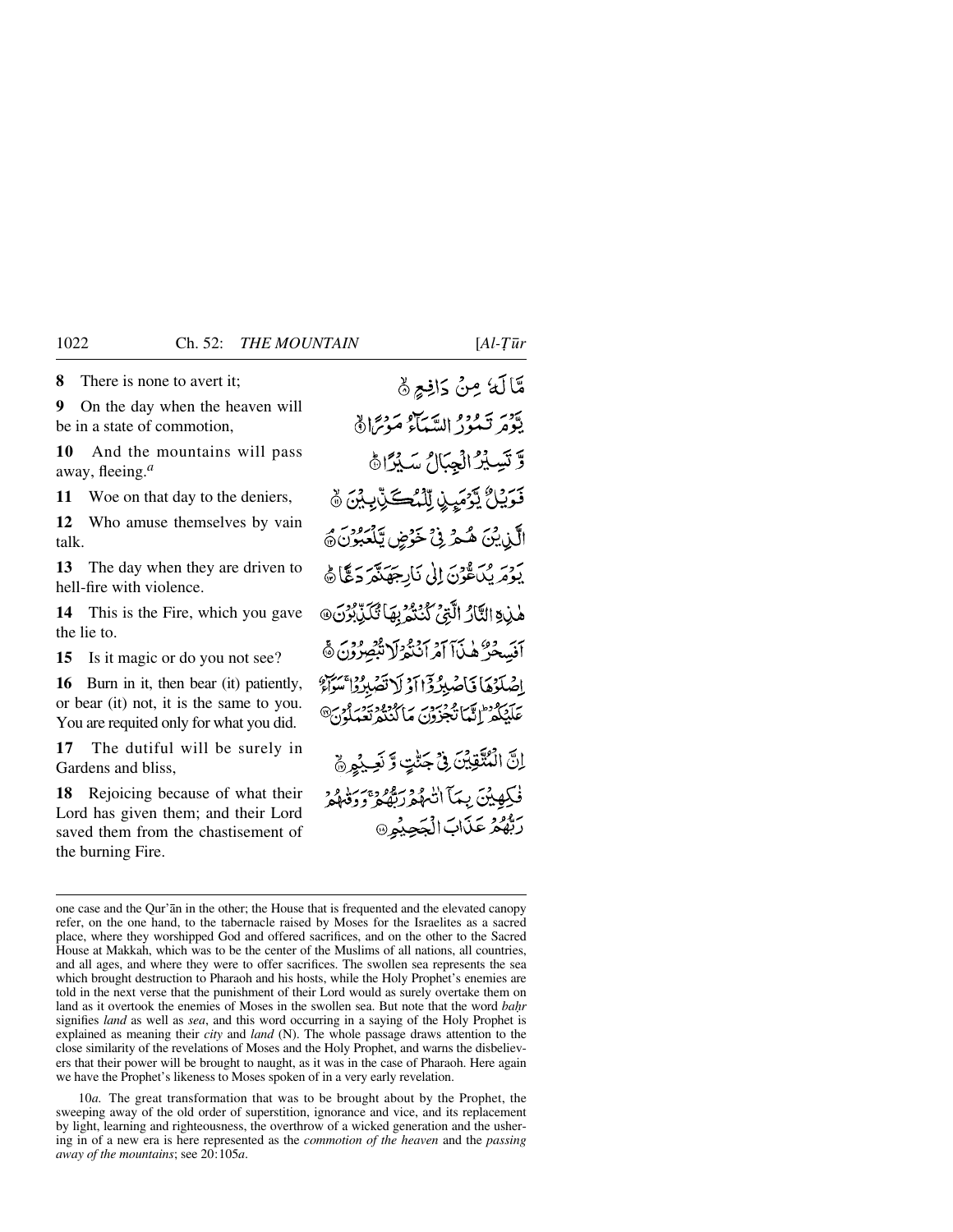**19** Eat and drink with pleasure for what you did,

**20** Reclining on thrones set in lines, and We shall join them to pure, beautiful ones.*<sup>a</sup>*

**21** And those who believe and whose offspring follow them in faith

20*a.* The word *ör* occurs four times in the Holy Qur'ån, and on two of these occasions, here and in 44:54, the form adopted is *zawwajnå-hum bi-√∂r-in 'ßn*, and in 55:72 and 56:22 there is no mention of *tazwßj* ("join"). While *zawwaj-tu-h∂ imra't-an* (doubly transitive without a particle) means *I gave him in marriage a woman* (LL), *zawwaja shai'-an bi-shai'-in* (made doubly transitive with particle *bi*) means *he coupled a thing with a thing* or *united it to it as its fellow* or *like* (LL). It is added, quoting 44:54 and 52:20, "the meaning is not the *tazwßj* commonly known (i.e., marriage), for there will be no such *tazwīj* in paradise". Along with it is quoted 81:7, *wa idha-l-nufūsu zuwwijat*, which is translated as meaning *and when the souls shall be coupled*, or *paired*, or *united with their fellows*, or according to some "when each sect, or party, shall be united with those whom it has followed" (LL). As regards the word  $h\bar{u}r$ , it is a plural of *ahwar* (applied to a man) and of *√aurå'* (applied to a woman), signifying *one having eyes characterized by* the quality termed *√awar*, which means *intense whiteness of the white of the eye and intense blackness of the black thereof.* The word *ahwar* (singular of *hūr*) also signifies *pure* or *clear intellect* (LL). The other word, *'ßn*, is plural of *a'yan* (meaning *a man wide in the eyes*) and of *'ainå'* (meaning *a woman beautiful and wide in the eye*). The latter word also signifies *a good* or *beautiful word*, or *saying* (LL). It may be noted that whiteness is also a symbol of perfect and unsullied purity, and hence the two words *ör* and *'ßn* really stand for *purity* and *beauty*; and therefore, instead of *white-eyed* and *large-eyed* ones, I adopt the words *pure and beautiful ones*, as being more expressive of the true significance.

To realize the true significance of these words, two points must be borne in mind. The first is that paradise is a place for faithful women as well as for faithful men, and hence the Holy Qur'ån often speaks of the faithful as being in paradise with their wives; see for instance 36:56, where the faithful are spoken of as sitting on thrones or raised couches with their wives, or 13:23 and 40:8, where they are spoken of as being in paradise along with their wives and offspring. The second is that the blessings of paradise are alike for women and men, there being not the least difference in this respect between the two sexes. The question then is what is meant by  $h\bar{u}r$  'in here. It has already been explained in 37:49*a* that the Holy Qur'ån does not speak of any conjugal relations being maintained in a physical sense in the life to come. Moreover, it has been shown on various occasions that, where the blessings of paradise are spoken of, these are nothing but physical manifestations of the spiritual blessings which the doers of good enjoy in this life too. There are gardens, trees, rivers, milk, honey, fruits and numerous other blessings spoken of as being met with in paradise, but that all these are not things of this life has been shown more than once in these footnotes, and a saying of the Holy Prophet already quoted makes it clear that the blessings of paradise *are not the things of this life*. The Holy Prophet is reported to have said: *Allåh says I have prepared for My righteous servants what no eye has seen and no ear has heard and what the heart of man has not conceived* (B. 59:8). The Holy Qur'ån also speaks of them in similar words: *No soul knows what refreshment of the eyes is hidden for them* (32:17). These clear statements need no comment, and they establish beyond the shadow of a doubt that whatever blessings are spoken of as existing in paradise, the one thing sure about them is that they are

كُلُوْا وَاشْرَبُوْا هَنِيْغَا بِمَاكْنُنْتُمْ تَعْبَلُوْنَ ﴾ مُتَّكِيِينَ عَلَى سُرُىِ مَّصْفُوُفَةٍ ۚ وَ مَ وَجَنُهُمْ بِحُوْصٍ عِيْنٍ وَ الَّذِينَ أَمَنُوْا وَاتَّبَعَتْهُمْ ذُرِّيَّةٌ مُوَّرِّ بِإِيْمَانِ ٱلْحَقْنَابِهِمْ ذُرِّايَّتَهُمْ وَ مَآ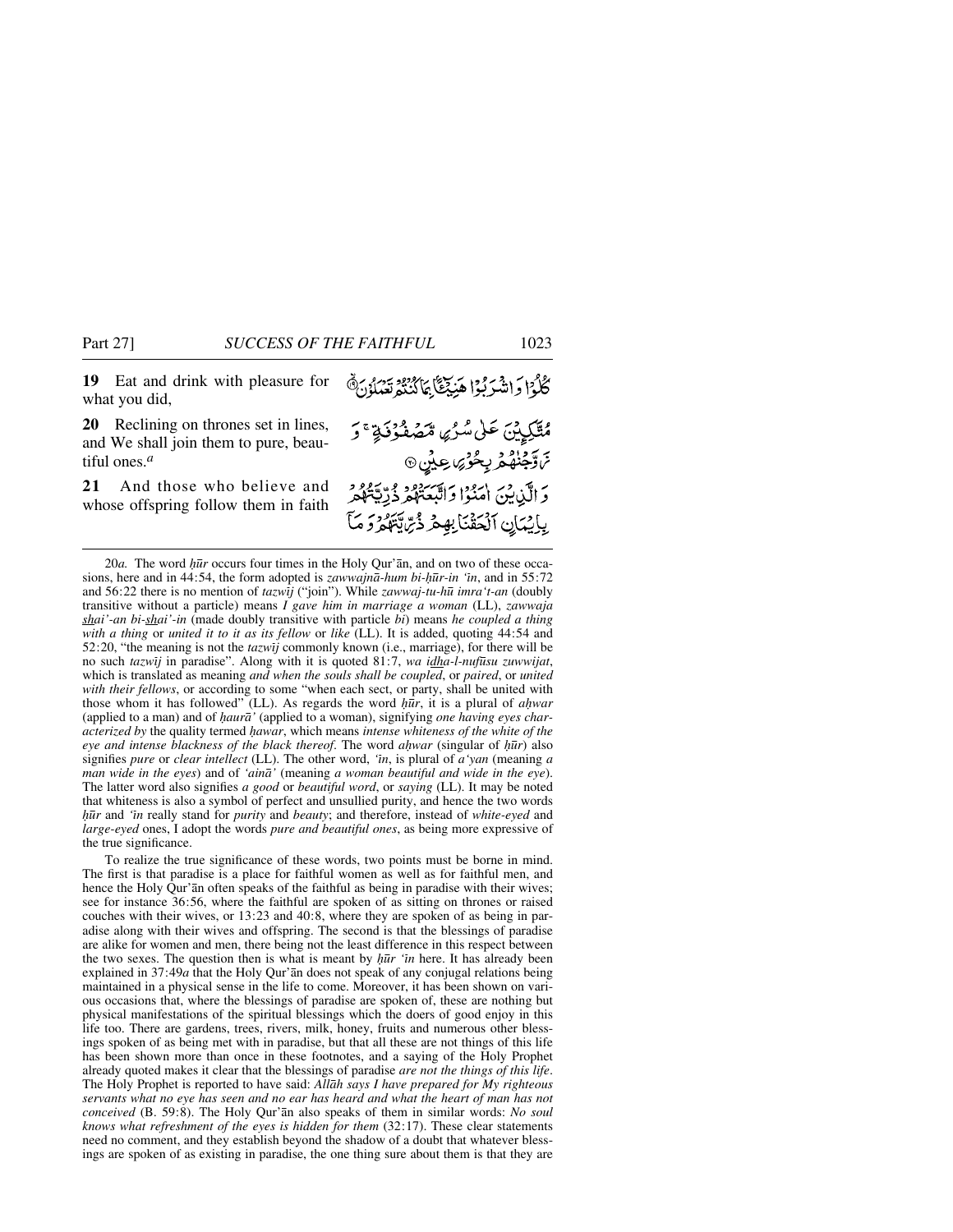— We unite with them their off-ٱلۡتَّنۡلَٰهُمۡ مِّنۡ عَبَٰلِهِمۡ مِّنۡ تَنۡلُمۡ كُلُّ spring<sup>*a*</sup> and We shall deprive them of naught of their work. Every man is pledged for what he does.*<sup>b</sup>* **22** And We shall aid them with fruit and flesh, as they desire. **23** They pass therein from one to another a cup, wherein is neither vanity, nor sin.*<sup>a</sup>* **24** And round them go boys of theirs as if they were hidden pearls.*<sup>a</sup>* **25** And they will advance to each other, questioning —

**26** Saying: Surely we feared before on account of our families.*<sup>a</sup>*

**27** But Allåh has been gracious to us and He has saved us from the chastisement of the hot wind.

امْرِئٌ بِمَاكْسَبَ دَهِيْنٌ ۞ وَأَمِيَادَنِهُمْ بِفَاكِيَةٍ وَّلَحْبِهِ مَدَّمَّا دَيْنَتَّفَدُنَ® يَتَنَازِعُوْنَ فِيْهَاكَ أَسَّالاً كَغُوُّفِيْهَا وَلَا تَأْثِدُهُ ۞ د يَطُوْدُ عَلَيْهِمْ غِلْمَانٌ لَهُمْ كَأَنَّهُمْ لْأَلْئٌ مَّكَـٰذُرْ ْ۞ وسيست ومع على بعض يتنسآءَ قَالُوْٓا!تَّاكُتَّاقَبۡلُ فِیۡٓ آَهۡلِنَامُ فَعَتَ اللَّهُ عَلَنْنَا دَدَقْيَنَاعَدَاتَ

not things of this world. Hence even the *white-eyed, large-eyed ones*, or *the pure, beautiful ones*, the *hūr 'in*, of this verse, are not actually the beautiful women of this life. These are heavenly blessings, which the righteous women shall have along with the righteous men, for v. 17 plainly says that those who keep their duty will find these blessings, and therefore the *pure, beautiful ones* are as much a blessing meant for the righteous women as for the righteous men.

The question may still be asked, why are these blessings described in words which apply to women? The fact is that the reward spoken of here is one having special reference to the *purity of character* and the *beautiful deeds* of the righteous, and it is *womanhood*, not *manhood*, that stands for a symbol of *purity* and *beauty*. Moreover, it should be noted that in Arabic *©åli√åt* and *∆ayyibåt* signify *good deeds* and *pure things* as well as *good women* and *pure women*, and this is another reason why the reward of *good* and *pure* deeds is spoken of in terms which apply to women. But note also that both *hūr* and *'in* are plurals of words applying to men as well as to women, as also to qualities and deeds.

21*a.* Those who have done great deeds of sacrifice are united with their offspring; because even their children follow their footsteps and do the deeds their fathers did, reaping the benefit of those deeds.

21*b.* Note the clear doctrine of man's responsibility for his actions.

23*a.* This cup is therefore entirely of a different nature from what is known in this life.

24*a.* It should be noted that the boys spoken of as hidden pearls in this verse may either be the offspring of the faithful mentioned in v. 21, or these may be heavenly blessings of a nature similar to what is said of  $h\overline{u}r$  in 20*a*.

26*a.* This is another clear statement showing that righteous women will be in paradise along with righteous men. The difference of sex counts for nothing in the sight of Allåh.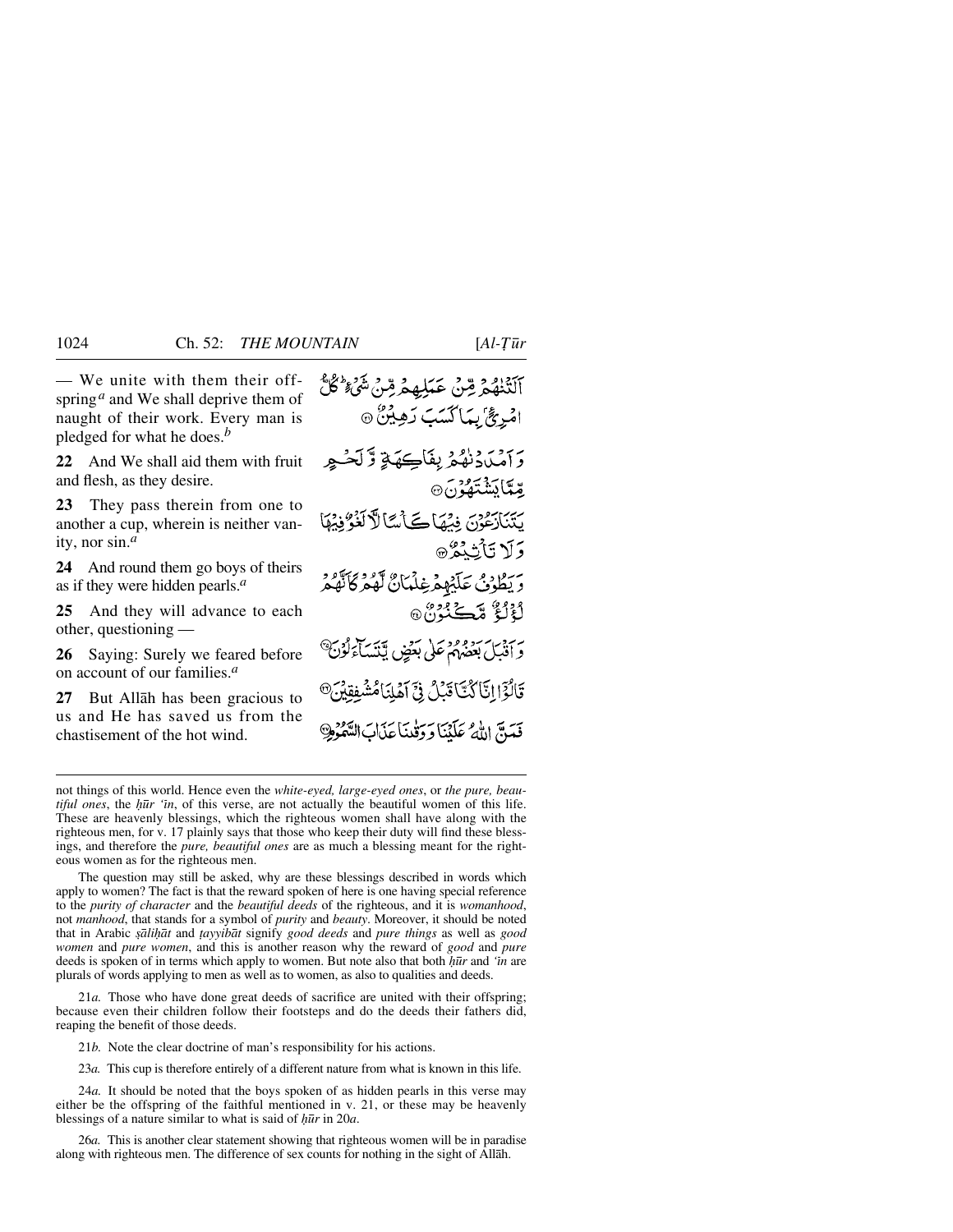**28** Surely we called upon Him before. Surely, He is the Benign, the Merciful.

## SECTION 2: **Opponents are doomed**

**29** So remind for, by the grace of thy Lord, thou art no soothsayer, nor madman.

**30** Or say they: A poet — we wait for him the evil accidents of time.

**31** Say: Wait, I too wait along with you.

**32** Or do their understandings bid them this? Or are they an inordinate people?

**33** Or say they: He has forged it. Nay, they have no faith.

**34** Then let them bring a saying like it, if they are truthful.*<sup>a</sup>*

**35** Or were they created without a (creative) agency?<sup>*a*</sup> Or are they the creators?

**36** Or did they create the heavens and the earth? Nay, they are sure of nothing.

**37** Or have they the treasures of thy Lord with them? Or have they absolute authority?*<sup>a</sup>*

**38** Or have they the means by which they listen? Then let their

فَلَكِرْفَعَآ آَنَتَ بِنِعْمَتِ سَ بِّكَ بِكَاهِنِ وَّ لَا مَجْنُوْنِ ۞ آمْرِيْقُوْلُوْنَ شَاعِرٌ تَتَتَرَبَّصُ بِ سَ يْبَ الْبَيْنُوْنِ ۞ قُلْ تَرَبَّقُبُوْا فَإِنَّىٰ مَعَڪُمْ وُّ الْمُتَرَبِّصِيْنَ ﴾ أَمْرِ تَأْمُرُهُمْ آخَلَاهُهُمْ بِهٰذَآ آَمُرُ هُمْ قَزْهُ طَاغُوْنَ ۞ امْرِيْغُوْلُوْنَ تَقَوَّلْهُ عَبَارُ لَكَ يُؤْمِنُوْنَ ﴾ فَلْيَأْتُوْا بِحَدِيْتٍ مِّثْبِلَهَ إِنْ كَانُوْا ۻۑۊؽؘؚؽٙۿ آمْرِ خْلِقْوْ إِمِنْ غَيْرِ مَّنِّي الْمَرْهُبِ أَ المخلقة دسته آمْرِ خَلَقُوا السَّمْوٰتِ وَالْأَتْرَضَّ بَاءُ لَا يُؤْتِيُّوْنَ۞ آمْرِ عِنْدَىٰ هُ مِرْ خَيْرًا بِنُ بِرَيِّكَ آمَرُهُ هُ الْمُقَدَّمْةُ؟، هُ لك<sup>ە</sup> تىشقغۇن

ابتًا ڪُتا مِنْ قَبْلُ نَاعُوهُ ۖ إِنَّهُا

هُدَ الْبَدَّ الدَّحِيدُهُ

<sup>34</sup>*a.* If their calling it a forgery or the work of a poet or a madman is true, why are they unable to bring a saying like the one that is brought by the Prophet? So early did the Qur'ån challenge its opponents to produce the like of it. See 2:23*a*, as to the uniqueness of the Holy Qur'ån.

<sup>35</sup>*a.* Or without a cause, or without a purpose.

<sup>37</sup>*a.* That is, their authority or power in the land would soon be brought to naught.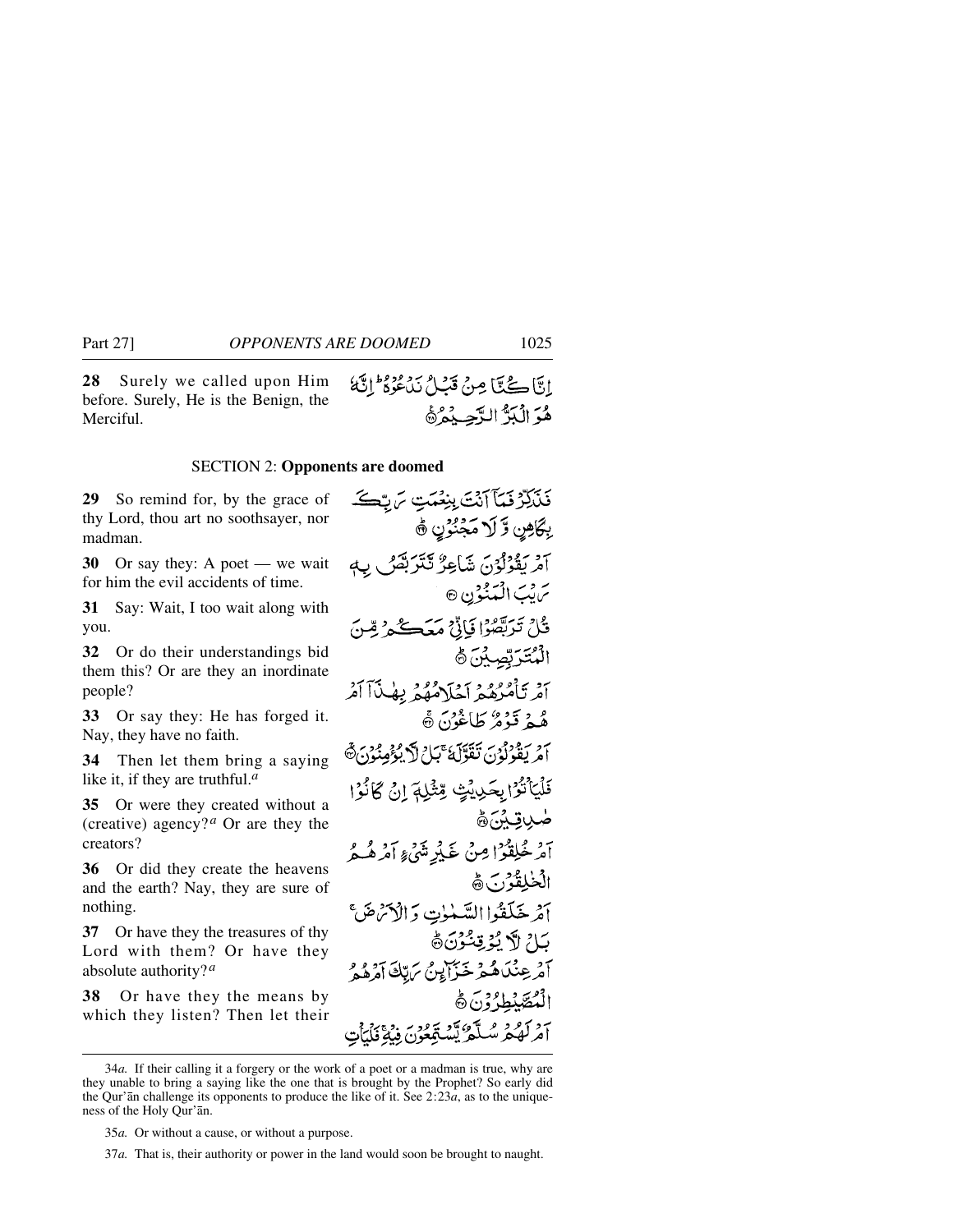listener bring a clear authority.*<sup>a</sup>*

**39** Or has He daughters and you have sons?

**40** Or askest thou a reward from them so that they are over-burdened by a debt?

**41** Or possess they the unseen, so they write (it) down?*<sup>a</sup>*

**42** Or do they intend a plot? But those who disbelieve will be the ensnared ones in the plot.*<sup>a</sup>*

**43** Or have they a god other than Allåh? Glory be to Allåh from what they set up (with Him)!

**44** And if they were to see a portion of the heaven coming down, they would say: Piled-up clouds!*<sup>a</sup>*

<sup>ەر</sup> تۆگۈڭ باشلىق ئىگىيىنى ھ

7د پريداون کېپيا اخپالې د سرسود.<br>آمريسيا ون کېپيا اخپالې ين کفروا هُمُ الْمَكِيْلُوْنَ۞ آمْرِ لَهُمْ إِلَيْهِ عَبْدُ اللَّهِ تُسْبَحْنَ اللَّهِ عَمَّا يُشْرِكُوْنَ ۞

وَ إِنْ لِتَهْوَاكِسُفًا مِتَنَ السَّيَاءِ سَاقِطًا لِّقَدْلُوْا سَكَابٌ مَّرْكُرُوْنَ

41*a.* Here we have a clear proof that from the very beginning the Qur'ån was written down as it was revealed. This chapter is one of the very early revelations, and here we find the opponents challenged to write down prophecies relating to the future, the suggestion clearly being that the prophecies of the Qur'ån relating to the future were handed over to them in a written form.

42*a.* Mark the clear language in which their vanquishment and the overthrow of their power is spoken of. But *kaid* (plot) also means *war*; see LL, which gives this significance of the word on the authority of the best Arabic lexicons, and many commentators say that there is a reference here to the battle of Badr. Thus Kf interprets the words *hum al-makidūn*, the concluding words, as meaning *they it is to whom the consequences of their war will return and their own plans will destroy them, and this was so, as they were slain on the day of Badr*.

44*a.* By a *portion of the heaven coming down upon them* is meant a punishment from heaven, which they repeatedly demanded: "Or thou cause the heaven to come down upon us in pieces" (17:92); "So cause a portion of the heaven to fall on us" (26:187).

آمْرِلَهُ الْبَيْنِتُ دَ لَكُمْ الْبَنْدُنَ ﴾ بروسرور دور بحرا قهم قِنْ مَّعْزَمٍ مُّنْقَلُوْنَ هُ 76 عندر و اقتصر عود بردود.<br>أمر عنداهم الغيب فهم بيكتبون@

<sup>38</sup>*a.* This verse shows that the Arab astrologers and diviners pretended that they could listen to the secrets of the future, but their conjectures about the future failed to make any impression, as they did not turn out true. The word used here is *sullam*, which I translate as *means*. It signifies primarily a *ladder*, the Arabs believing that their diviners could ascend to the higher regions, and there obtain news of the future (R). This throws light upon the statements made in 15:17, 37:8, 67:5, 72:8. From what is said further on in v. 41, and elsewhere, challenging them to put down their pretended knowledge of the unseen in writing, a challenge repeatedly given but never accepted, it is clear that the diviners themselves knew that what they said was no more than mere conjecture.